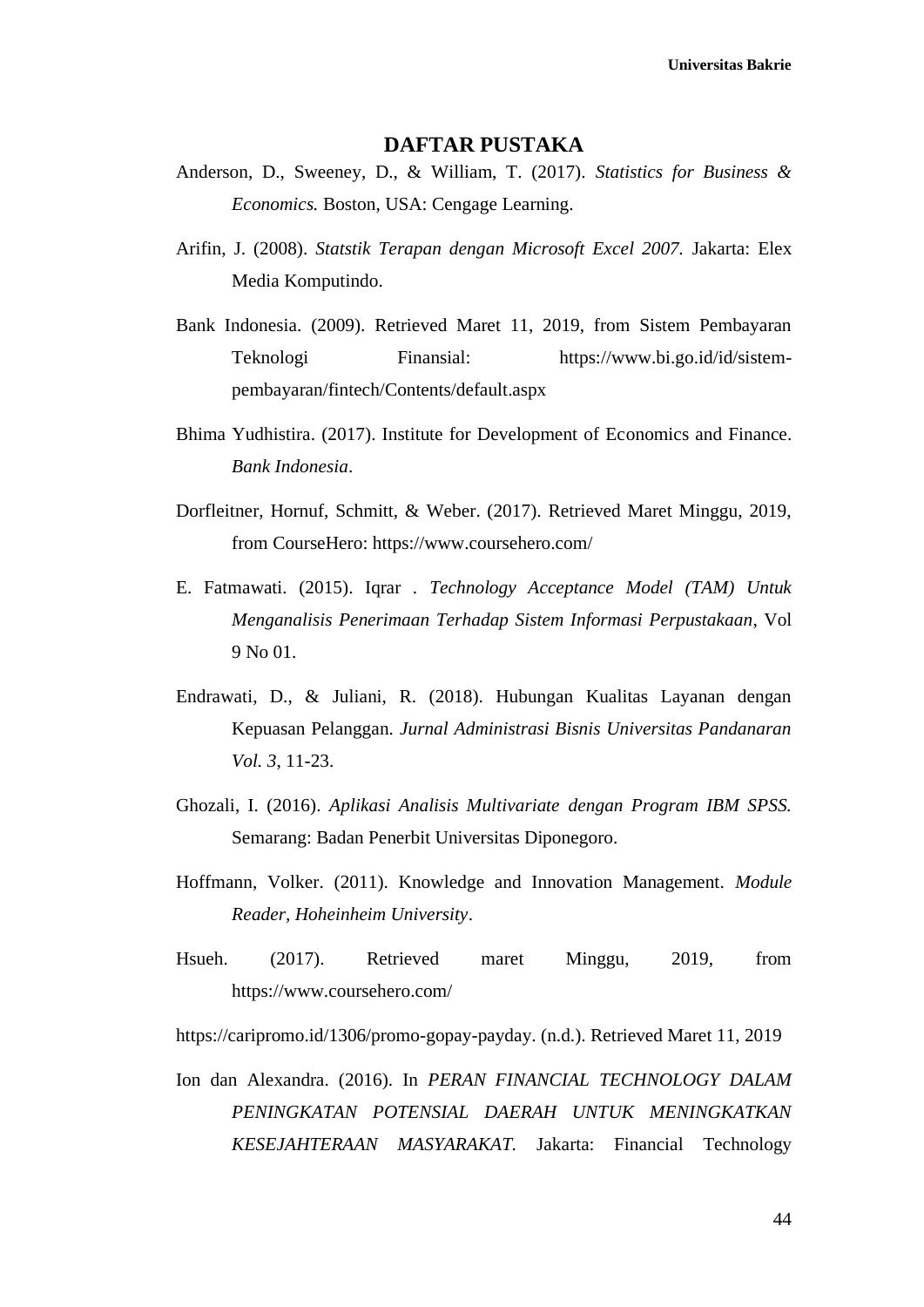(FinTech) and its Implementation on the Romanian Non-Banking Capital Market.

- Koenig-Lewis, Palmer & Moll. . (2010). Predicting young consumers' take up of mobile banking service. *International Journal Bank Marketing*, Vol. 28; NO. 5, pp. 410-432.
- Kotler. (2008). Menuju Kepuasan Pelanggan Melalui Penciptaan Kualitas Pelayanan. *Jurnal Administrasi Bisnis (JAB) | Vol. 60 No. 3 Juli 2018*.
- Kotler, Philip dan Kevin Lane Keller. ( 2009). PENGARUH KUALITAS PELAYANAN TERHADAP KEPUASAN PELANGGAN PADA JNE CABANG BANDUNG. *DeReMa Jurnal Manajemen Vol. 11 No. 2*, Vol. 11 No. 2, September 2016.
- Kurtz & Boone . (2012). *Kurtz & Boone*, 489.
- Lai, Y. (2012). The Study Of Technology Acceptance fo e-Wallets Application of Clinic Fees Payment. *Health (1949-4998), Vol. 4 (11)*.
- Levine, D. M., Stephen, D. F., & Kreh, T. C. (2011). *Statistic for Manager Using Microsoft Excel, Sixth Edition.* 34.
- Liebana-Cabanillas et al. (2014). Antecedents of the adoption of the new mobile payment systems : The moderating effect of age. *Computers in Human Behavior, 35.*, 464–478.
- Liébana-cabanillas, F., Sánchez-fernández, J., & Mu, F. (2014). Antecedents of the adoption of the new mobile payment systems : The moderating effect of age. *Computers in Human Behavior, 35.*, 464–478. .
- Lovelock, Cristhoper & Lauren Wright. (2007). Manajemen Pemasaran Jasa, Alih bahasa. *PENGARUH KUALITAS PELAYANAN TERHADAP KEPUASAN PELANGGAN PADA JNE CABANG BANDUNG*.
- McDaniel, Carl & Roger Gates. (2009). *Marketing Research: Seventh Edition.* USA: John Wiley.